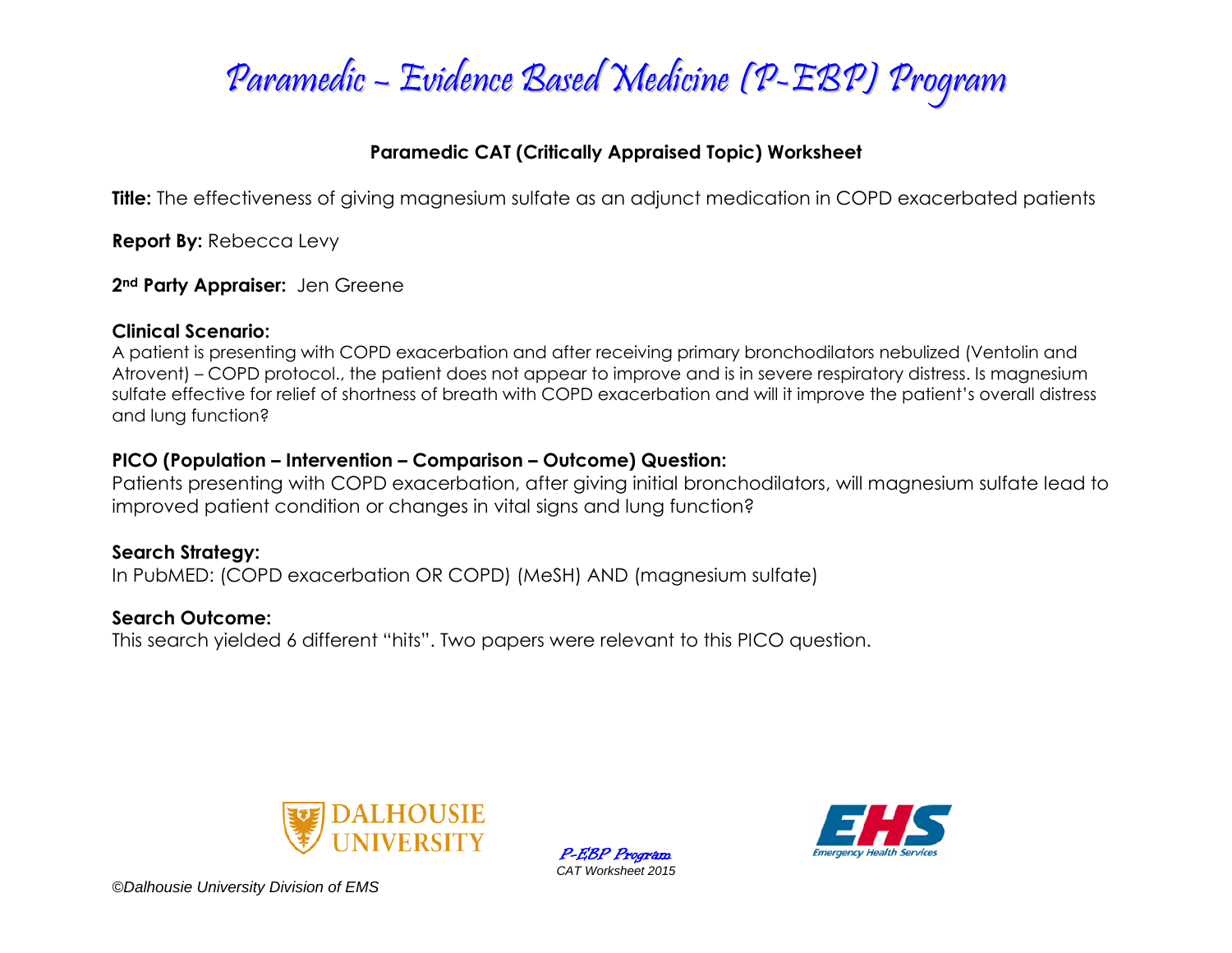# Paramedic – Evidence Based Medicine (P-EBP) Program

| <b>Relevant Papers:</b> |                                                                                                                                                            |                               |                                                                                                                                                               |                                                                                                                                                                                                                                             |                                                                                                                                                                                                                                                    |
|-------------------------|------------------------------------------------------------------------------------------------------------------------------------------------------------|-------------------------------|---------------------------------------------------------------------------------------------------------------------------------------------------------------|---------------------------------------------------------------------------------------------------------------------------------------------------------------------------------------------------------------------------------------------|----------------------------------------------------------------------------------------------------------------------------------------------------------------------------------------------------------------------------------------------------|
| AUTHOR, DATE            | POPULATION:<br>SAMPLE<br><b>CHARACTERISTICS</b>                                                                                                            | <b>DESIGN (LOE)</b>           | <b>OUTCOMES</b>                                                                                                                                               | <b>RESULTS</b>                                                                                                                                                                                                                              | STRENGTHS/<br>WEAKNESSES                                                                                                                                                                                                                           |
| (Mukerji, 2015)         | 30 COPD exacerbation<br>patients presenting to<br>the ER received IV<br>magnesium sulfate after<br>primary bronchodilators                                 | Prospective and<br>PEP LOE: 3 | -Percentage change<br>in FEV1 and FVC at TO,<br>T60 & T120.<br>-Admission rates,<br>length of stay and<br>requirement for NIV or<br>mechanical<br>ventilation | -95%cl 3.7 to 27.7, p=0.01<br>-admission: p=0.8 & length<br>of stay: $p=0.11$ & NIV:<br>$p=0.3$<br>-They found that<br>magnesium sulfate causes<br>the bronchodilators to<br>work more effectively<br>thereby improving patient<br>outcome. | This was an okay<br>study and I trust it, but<br>it wasn't as specific as<br>I was hoping for.<br>-small sample size, not<br>generalized to EMS<br>setting only in the ER<br>-patients were<br>specific and it was<br>randomized which<br>was good |
| (Skorodin, 1995)        | 72 COPD acute<br>exacerbations<br>presented to the ER<br>received 1.2 g of<br>magnesium sulfate or<br>placebo over 20 minutes<br>after receiving albuterol | Prospective and<br>PEP LOE: 1 | -Demographic and<br>clinical characteristics<br>of patients receiving<br>magnesium sulfate or<br>placebo                                                      | $-(25.1 \approx 35.7 \text{ L/min vs } 7.4 \approx$<br>33.3L/min; P=.03)<br>-There was a trend toward<br>a reduced need for<br>hospitalization compared<br>with placebo group                                                               | -Very old study. The<br>results were very<br>confusing.                                                                                                                                                                                            |



P-EBP Program *CAT Worksheet 2015*



*©Dalhousie University Division of EMS*